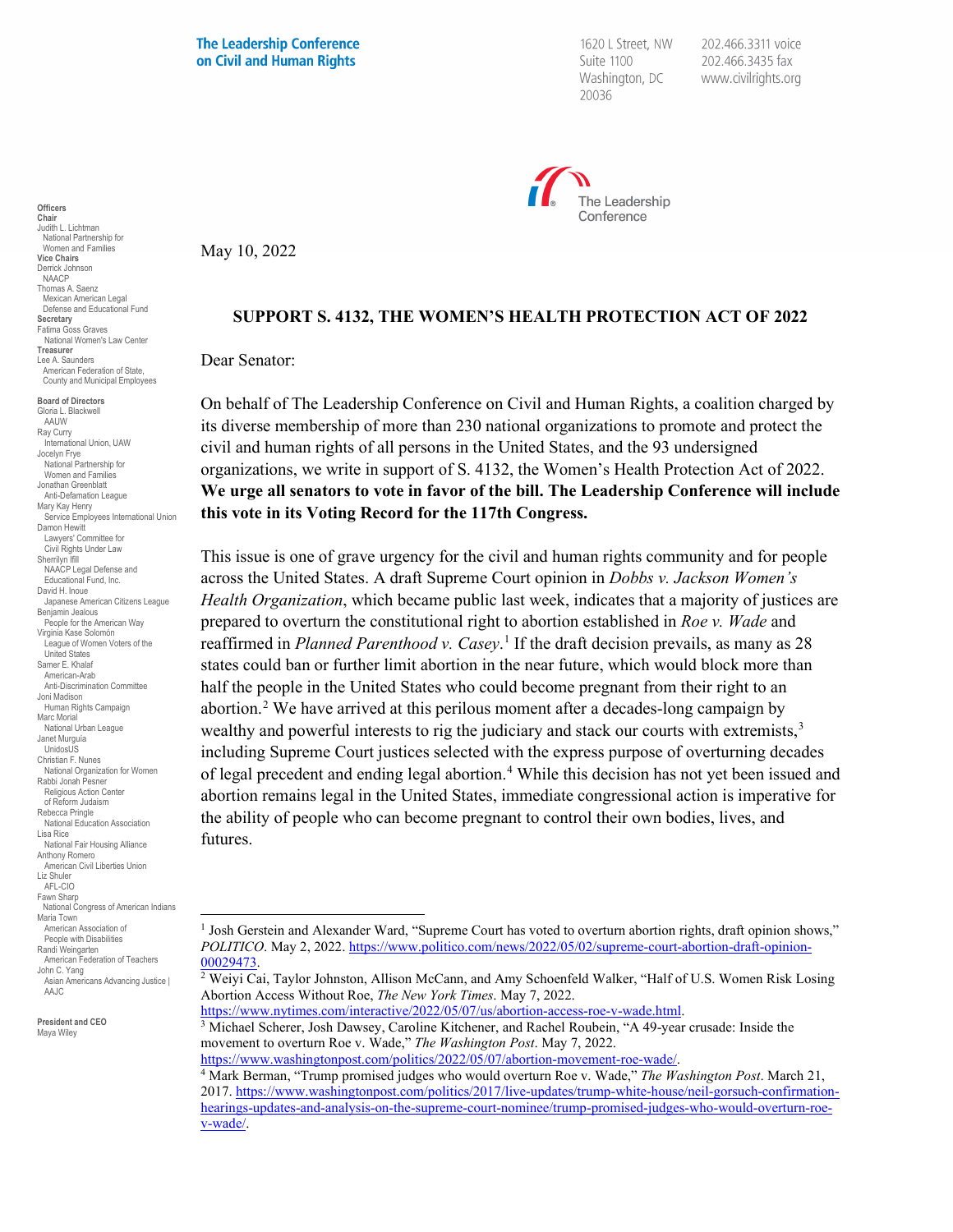May 10, 2022 Page 2 of 6



By protecting abortion access from medically unnecessary restrictions that obstruct the right of all persons to obtain safe, legal abortion services, the Women's Health Protection Act (WHPA) seeks to remedy and prevent the onslaught of state-level abortion bans and restrictions that cause significant and sometimes insurmountable challenges to receiving abortion care. These restrictions disproportionately impact the ability of low-income women and women of color to access health care, robs pregnant people of bodily autonomy, and threatens the economic security of families and individuals, many of whom are already struggling to get by.

We are disappointed that S. 4132 removes the findings and purpose section of the version of WHPA that the Senate considered earlier this year.<sup>[5](#page-1-0)</sup> That section grounded the bill in a vision of reproductive justice — the human right to maintain bodily autonomy, to have children, to not have children, and to parent the children we have in safe and sustainable communities. The findings highlighted the white supremacist and misogynistic roots of abortion restrictions and bans. Equal access to abortion care — everywhere is essential to social and economic participation, reproductive autonomy, and the right to determine our own lives. Every person deserves to have the ability to make the healthcare decisions that are right for them, and every person must be able to make their own decisions about having children, free from government interference and discrimination. We know that laws that restrict access to abortion cause the most harm to those people who, because of structural racism, ableism, and existing inequities, already have limited access to resources, already struggle to achieve economic security, and already face sometimes life-threatening health disparities. At the most basic level, restrictive abortion laws are aimed at controlling who can exercise their rights and who can claim agency over their bodies. As such, these laws are an affront to human dignity that perpetuate systems of oppression and prevent the full enjoyment of civil and human rights, and Congress ought to recognize them as such. Nonetheless, at this critical moment for our nation, we urge you to support this version of WHPA with identical operative language.

Even with *Roe* and *Casey* in place, abortion rights and access have been steadily under attack. Despite large public support for access to abortion,<sup>6</sup> lawmakers across 19 states enacted 108 restrictions on abortion in 2021 — including the Mississippi law at issue in *Dobbs* — and 37 more have been enacted so far this year in 10 states.[7](#page-1-2) States have also continued to enact or introduce legislation that restricts access to medication abortion, imposes medically unnecessary restrictions on abortion clinics, or singles out abortion providers for burdensome restrictions not applied to other healthcare providers.<sup>[8](#page-1-3)</sup> Today, nearly [9](#page-1-4)0 percent of U.S. counties have no abortion provider,<sup>9</sup> forcing people to incur onerous costs to travel long distances for care, or pushing care entirely out of reach.

The potential decision in *Dobbs* would overrule almost 50 years of legal abortion and open the floodgates for further enactment and implementation of these laws. They are a threat to the economic security,

<span id="page-1-1"></span><span id="page-1-0"></span><sup>&</sup>lt;sup>5</sup> H.R. 3755, Women's Health Protection Act of 2021[, https://www.congress.gov/bill/117th-congress/house-bill/3755.](https://www.congress.gov/bill/117th-congress/house-bill/3755)<br><sup>6</sup> Hart Research Associates, *New Poll: A Solid Majority of Voters Support the Women's Health Protection* 

<span id="page-1-2"></span><sup>&</sup>lt;sup>7</sup> Elizabeth Nash, Lauren Cross, and Joerg Dreweke, "2022 State Legislative Sessions: Abortion Bans and Restrictions on Medication Abortion Dominate," *Guttmacher Institute*. May 6, 2022[. https://www.guttmacher.org/article/2022/03/2022-state](https://www.guttmacher.org/article/2022/03/2022-state-legislative-sessions-abortion-bans-and-restrictions-medication-abortion)[legislative-sessions-abortion-bans-and-restrictions-medication-abortion.](https://www.guttmacher.org/article/2022/03/2022-state-legislative-sessions-abortion-bans-and-restrictions-medication-abortion) 8 *Id.*

<span id="page-1-4"></span><span id="page-1-3"></span><sup>&</sup>lt;sup>9</sup> Guttmacher Institute, Data Center[, https://data.guttmacher.org/states](https://data.guttmacher.org/states) (accessed May 10, 2022).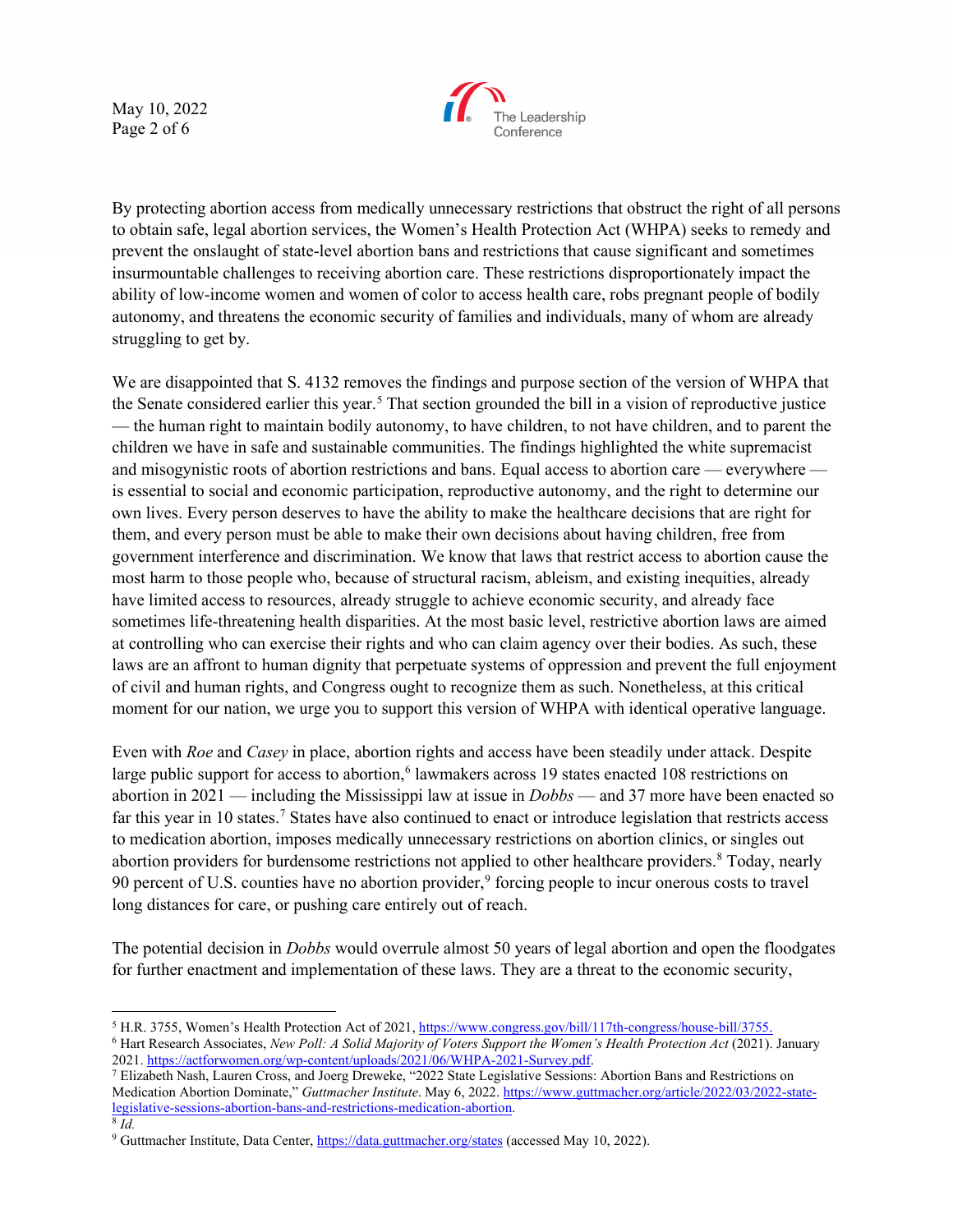May 10, 2022 Page 3 of 6



health, and dignity of low-income people, women of color, immigrants, LGBTQ individuals, people with disabilities, and others who — because of a history of structural inequality and discrimination — already have difficulty accessing reproductive healthcare services.<sup>[10](#page-2-0)</sup> These laws contribute to clinic closures and abortion deserts, which increase the costs of obtaining an abortion<sup>[11](#page-2-1)</sup> and build on the systemic inequality already faced by Black people who have diminished access to networks and resources to overcome financial obstacles to accessing care. Black women are half as likely to be able to travel 25 to 50 miles for abortion care than White women, who tend to have more financial resources, information, and social networks that allow them to travel.<sup>12</sup> Further, restrictions on accessing abortion, in addition to public funding bans, mean that low-income people and many women of color have to choose between receiving abortion care and paying their rent, purchasing food, or paying for other basic necessities. Women who are denied abortions are more likely to experience poor health outcomes, including maternal death, as compared to women who receive abortions, a trend that is particularly concerning for Black women who are up to four times more likely to experience pregnancy-related death than White women. [13](#page-2-3) People with disabilities, who already have to fight for autonomy at every level, encounter increased risks of pregnancy-related complications and maternal mortality.[14](#page-2-4) Women who are denied an abortion and forced to bear a child are also four times more likely to fall into poverty.[15](#page-2-5) Conversely, abortion access has been shown to increase women's participation in the workforce, particularly for Black women, and has led to gains in educational attainment[.16](#page-2-6)

The Women's Health Protection Act would work toward a future where all of us are free to make the personal decisions that shape our lives, our futures, and our families. It is an important step in ending these harmful laws and promoting the health, economic security, and well-being of those whom we have forced through law and policy to live at the margins. With so much on the line, Congress must act decisively to protect our rights.

Thank you for your consideration of our views. Please contact Kanya Bennett, managing director of government affairs [\(bennett@civilrights.org\)](mailto:bennett@civilrights.org), June Zeitlin, senior advisor [\(zeitlin@civilrights.org\)](mailto:zeitlin@civilrights.org), or Josh Boxerman, policy analyst [\(boxerman@civilrights.org\)](mailto:boxerman@civilrights.org) with any questions.

<span id="page-2-0"></span><sup>&</sup>lt;sup>10</sup> Usha Ranji et. al., "Beyond the Numbers: Access to Reproductive Health Care for Low-Income Women in Five Communities," *Kaiser Family Foundation and Health Management Associates*. November 14, 2019. [https://www.kff.org/womens-health](https://www.kff.org/womens-health-policy/report/beyond-the-numbers-access-to-reproductive-health-care-for-low-income-women-in-five-communities/)policy/report/beyond-the-numbers-access-to-reproductive-health-care-for-low-income-women-in-five-communities.<br><sup>11</sup> "Targeted Regulation of Abortion Providers," *Guttmacher Institute*. https://www.guttmacher.org/evidence-yo

<span id="page-2-2"></span><span id="page-2-1"></span><sup>&</sup>lt;sup>12</sup> Liza Fuentes and Jenna Jerman, "Distance Traveled to Obtain Clinical Abortion Care in the United States and Reasons for Clinic Choice," *Journal of Women's Health*. December 28, 2019. <u>https://pubmed.ncbi.nlm.nih.gov</u>

<span id="page-2-3"></span><sup>&</sup>lt;sup>13</sup> National Partnership for Women & Families and In Our Own Voice: National Black Women's Reproductive Justice Agenda, "Maternal Health and Abortion Restrictions: How Lack of Access to Quality Care is Harming Black Women." October 2019. [https://www.nationalpartnership.org/our-work/resources/repro/maternal-health-and-abortion.pdf.](https://www.nationalpartnership.org/our-work/resources/repro/maternal-health-and-abortion.pdf)

<span id="page-2-4"></span><sup>&</sup>lt;sup>14</sup> Willi Horner-Johnson et. al., "Severe maternal morbidity and other perinatal complications among women with physical, sensory, or intellectual and developmental disabilities," *Pediatric and Perinatal Epidemiology*. April 18, 2022.<br>https://onlinelibrary.wiley.com/doi/full/10.111/ppe.12873.

<span id="page-2-5"></span><sup>&</sup>lt;sup>15</sup> Diana Greene Foster et al., "Socioeconomic Outcomes of Women Who Receive and Women Who Are Denied Wanted Abortions in the United States," *American Journal of Public Health*. February 7, 2018. *available at* 

<span id="page-2-6"></span><sup>&</sup>lt;sup>16</sup> Kelly Jones and Anna Bernstein, "The Economic Effects of Abortion Access: A Review of the Evidence," *Institute for Women's Policy Research*. July 2019[. https://iwpr.org/publications/economic-effects-abortion-access-fact-sheet.](https://iwpr.org/publications/economic-effects-abortion-access-fact-sheet/)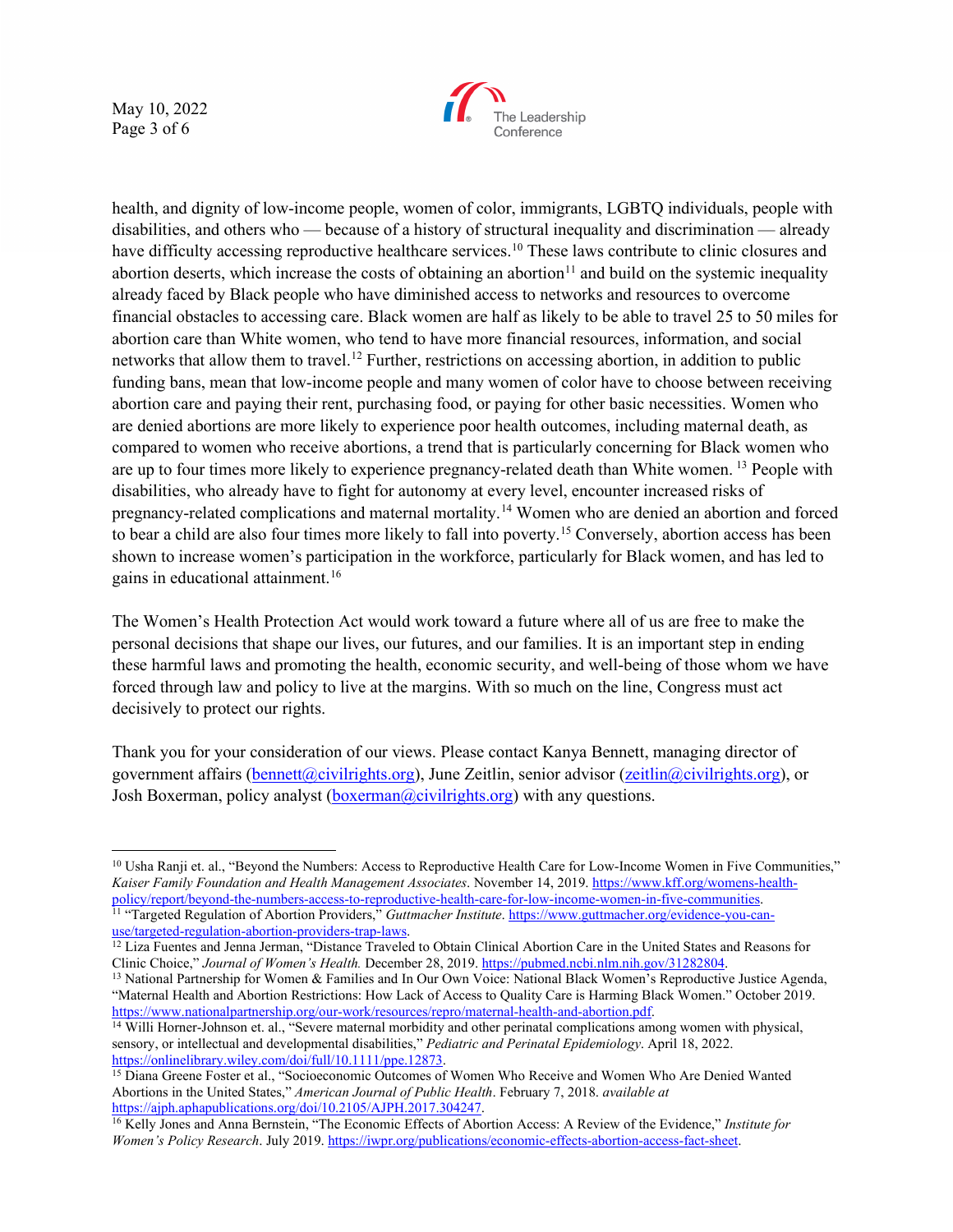May 10, 2022 Page 4 of 6



Sincerely,

The Leadership Conference on Civil and Human Rights African American Ministers In Action American Association of People with Disabilities (AAPD) American Association of University Women American Atheists American Civil Liberties Union American Federation of Teachers American-Arab Anti-Discrimination Committee (ADC) Americans for Democratic Action (ADA) Americans United for Separation of Church and State Asian & Pacific Islander American Health Forum (APIAHF) Asian American Legal Defense and Education Fund (AALDEF) Association of Asian Pacific Community Health Organizations (AAPCHO) Autistic Self Advocacy Network Bazelon Center for Mental Health Law Bend the Arc: Jewish Action Catholics for Choice Center for Disability Rights Center for Faith, Justice, and Reconciliation Center for Law and Social Policy (CLASP) Clearinghouse on Women's Issues Climate Hawks Vote Defending Rights & Dissent DemCast USA Democracy Initiative Disability Rights Education and Defense Fund (DREDF) Earthjustice EHD Advisory Empowering Pacific Islander Communities - EPIC End Citizens United//Let America Vote Action Fund Equal Justice Society Equal Rights Advocates Equality California Family Equality Feminist Majority Foundation Friends of the Earth Hispanic Federation Human Rights Campaign Human Rights First Immigration Hub Impact Fund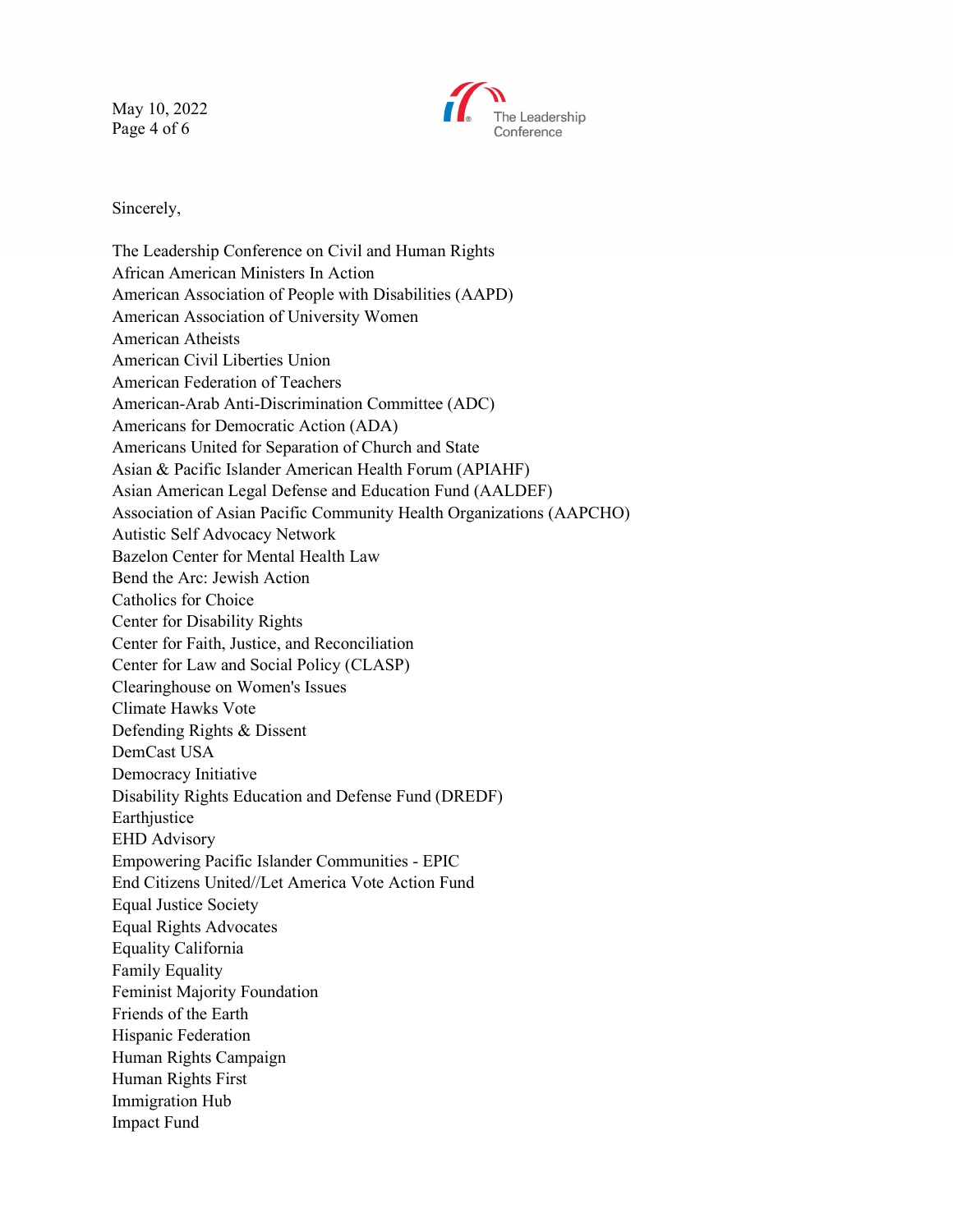May 10, 2022 Page 5 of 6



In Our Own Voice: National Black Women's Reproductive Justice Agenda Indivisible Japanese American Citizens League Jewish Council for Public Affairs (JCPA) Lambda Legal LatinoJustice PRLDEF Lawyers' Committee for Civil Rights Under Law League of Conservation Voters League of United Latin American Citizens (LULAC) MALDEF Matthew Shepard Foundation NAACP Legal Defense and Educational Fund, Inc.(LDF) NARAL Pro-Choice America National Action Network National Association of Social Workers National Black Justice Coalition National Center for Lesbian Rights National Center for Transgender Equality National Council of Asian Pacific Americans (NCAPA) National Council of Jewish Women National Employment Law Project National Network to End Domestic Violence National Organization for Women National Partnership for Women & Families National Urban League National Women's Law Center NextGen America Nuclear Information and Resource Service Oxfam America People For the American Way PFLAG National PolicyLink Population Connection Action Fund Public Citizen Public Justice Robert F. Kennedy Human Rights Samuel DeWitt Proctor Conference Service Employees International Union (SEIU) Silver State Equality-Nevada Southern Echo Inc. Take Back the Court Action Fund Take on Wall Street The Workers Circle